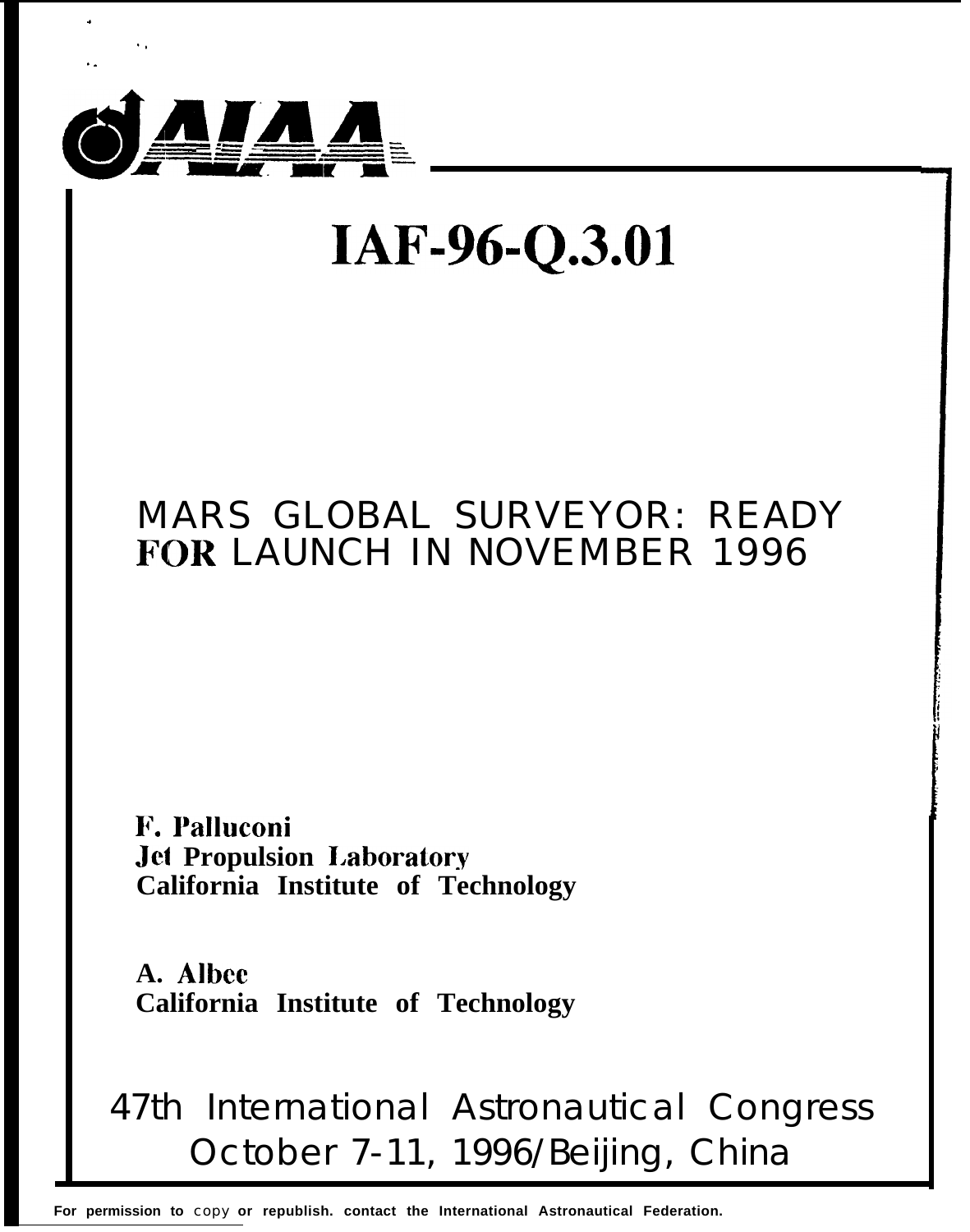#### IAF-96-Q.3.01

#### MARS GLOBAL SURVEYOR: READY FOR LAUNCH IN NO VEMBER 1 996

Frank D. Palluconi Jet Propulsion Laboratory California Institute of Technology Pasadena, California, USA

Ardcn L. A lbcc California Institute of Technology Pasadena, California, USA

#### **ABSTRACT**

The Mars Global Surveyor (MGS) spacecraft will be launched toward Mars in November 1996. This mission is the first in the NASA Mars Surveyor l'rogram and has becm under dcvclopmcnt for the past two years. In this report the status of the MGS mission, three months prior to launch, will be described along with three specific topics: acrobraki ng , the lander to orbiter relay and the common operations project for the Mars Surveyor Program. The Mars Global Surveyor mission is intended to accomplish a **portion of tic** scientific objectives of the Mars Observer Mission which was lost in 1993, three days before entering Mars orbit. I 'o meet the establi shed objectives a low, suns ynchronous, near circular, polar-mapping orbit is required which drives the need for acrobraking before mapping begins. MGS will carry a lander to orbiter relay capability for use with tbc Russian 1996 hinder and smmll probes to be dropped to the surface of Mars by the 1998 Surveyor Mission. For the Mars Surveyor Program operation of all the landers and orbiters will be conducted under a single cost constrained Mars Surveyor Operation Projccl.

#### **INIRODUCTION**

Mars Global Surveyor is to be the first mission in a scries of Mars orbiters and landers planned by the 1 Jnited States (US) National Aeronautics and Space Administration (NASA) over the next decade. MGS has been under development since October 1994 with a budget of \$154 million. The *Jet Propulsion Laboratory* 

Copyright ©1996 by the International Astronautical Federation. All rights reserved

is responsible for the execution of the Surveyor Program and tbc management of MGS. In a competitive selection process I ockhecd Martin Astronautics (LMA) of Denver, Colorado was selected as the industrial partner responsible for the design, building and testing of the MGS spacecraft. Launch of the MGS spacecraft to Mars will occur in the period 6-25 November 1996 from the Cape Canaveral Air Force Station using a McI Yonnell I Youglas I Yelta 117925 launch vehicle.

Lockheed Martin Astronautics proposed a spacecraft to be built from the existing set of spare electronic assemblies from Mars Observer with a ncw composite spacecraft bus structure and a new dual mode (bi propellant or hydrazine) propulsion system. The spacecraft is composed of two modules: an equipment module which carries the scicncc instruments and most of the spacecraft electronics and a propulsion module which contains all the propulsion components, the spacecraft fuel, oxidizer and pressurant tanks and the bat teries. Other principal ncw elements of the spacecraft i nclude two solid stat e recorders (1.5 Gbits each), two 20 A-hour nickel hydrogen batteries, a single 596 N bipl opcllant main engine, a four panel solar array (two panels each of Si and GaAs cells), drag naps at the end of each solar array, two Thompson 25 watt traveling wave tube power amplifiers and a set of ncw low gain antennas. The dual mode propulsion system has significant heritage from the Cassini spacecraft propulsion design with care taken to avoid problems with propellant vapor mixing as this has been suggested as tbc cause of the failure of Mars Observer. The spacecraft has been designed for acrobraking at Mars. with the back of the solar arrays being the main drag Clement. The spacecraft is generall  $y$  single fault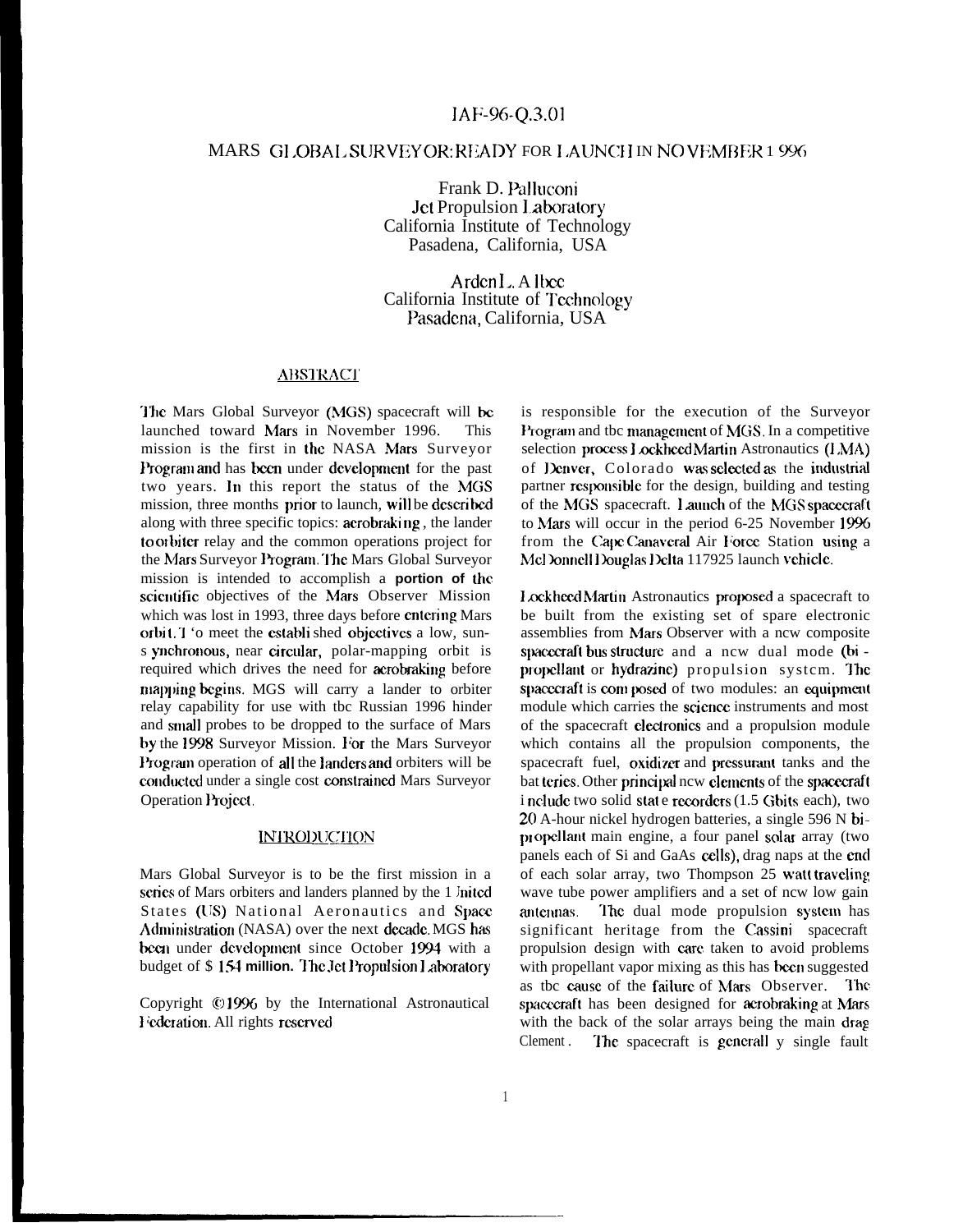tolerant with the redundant hardware elements managed by the spacecraft's central computers.

 $\sim$   $\sim$ 

The MGS science payload consists of the following instruments: Magnetometer/Hilectron Reflectometer, Mars (h-biter Camera, Mars Orbiter Laser Altimeter, Thermal Emission Spectrometer and an IJ1tra-Stable Oscillator for Radio Science. A Mars Relay system is provided to assist the data return from surface vehicles. Both the lower launch mass and budget for MGS versus Mars Observer meant that two instruments carried by Mars Observer arc not a part of the MGS payload, These instruments arc: the Pressure Modulator Infrared Radi ometer (now selected to fly on the 1998 Surveyor Orbiter and the Gamma Ray Spectrometer (which is a candidate for flight on the 2001 Surveyor orbi ter).

#### DEVELOPMENT STATUS THREE MONTLIS **BEFORELAUNCH**

At the end of July 1996 all the elements of the spacecraft and payload have been built, integrated and tested as a system. Thermal vacuum testing of tbc integrated system and all the instruments was completed in early July. Final packaging of the spacecraft for air shipment to Cape Canaveral will be completed in early August

A critical design review of the multi-spacecraft Surveyor I light Operations Project was successfully conducted in February 1996. The Surveyor Hight Operations Project formally started in March 1996 using clements of the. MGS operations system as the ini tiat basis for this new multi-mission capability which will extend to all the vehicles in the Surveyor series.

#### **AEROBRAKING**

A 10W, sun-synchronous, near circular, near polar mapping orbit was selected for MGS because it allows uniform coverage independent of latitude for almost all of the planet, permits relativel y high resolution observations of the surface and allows separation of diurnal and longitude variations. The use of such orbits is common for terrestrial remote sensing spacecraft but they have not been used for planetary missions, despite the observational advantages, because tbcy arc energetically expensive.

A good way of examining the energy and AV requirements for such orbits and the difference between

using chemical propulsion and acrobraking is to compare MGS and Mars Global Surveyor. The mapping orbit at Mars is the same for these two missions. These missions differ in that MGS will carry two fewer instruments and will use aerobraking to circularize the initial eapt ure orbit about Mars rather than using a series of chemical propulsive maneuvers. '1 'his comparison is shown in Table 1 where it can be seen that while the while the dry spacecraft mass differs by 288 kg the launch mass differs by 1512 kg with only 81 kg of this difference being due to the two additional instruments carried by Mars Observer. The differences become even larger when the 'l'able 1.

#### TABLE 1: MASS AND AV COMPARISON

| Mass Or AV 1 ilement             | MGS  | Mars<br>Observer |
|----------------------------------|------|------------------|
|                                  |      |                  |
| Payload (kg)                     | 76   | 157              |
| Dry S/C (kg)                     | 591  | 879              |
| Fuel & Oxidizer $(kg)$           | 393  | 1536             |
| I aunch Mass (kg)                | 1060 | 2572             |
| Orbit Insertion $AV(m/s)$<br>989 |      | 816              |
| Circularization $AV(m/s)$        | 125  | 1367             |

entries for AV are examined. F Icre it can be seen that while MGS requires a hi gher AV for the initial capture into Mars orbit the AV for circularization is very nearly cleven times smaller than that to have been used by Mars Observer. Thus tbc majority of the difference in launch mass between MGS and Mars Observer (1060 vs 2572,  $kg$ ) is in the fuel and oxidizer required by Mars Observer for circularization of the orbit. By using act obraking for circularization, MGS is able to use a much smaller and lcss expensive launch vehicle. This saving is sufficiently dramatic that future Mars missions which require a low circular orbit will likely take this approach, as indeed, the 1998 Mars Surveyor Orbiter has done.

The Magellan spacecraft at Venus was the first planetary spacecraft to try acrobraking as a demonstrat ion in the summer of 1993. The success of this demonstration was the predicate for the adoption of acrobraking on MGS. Acrobraking on MGS will differ from that done on Magellan in two important respects. 1 'irst, on MGS acrobraking will be done before the start of the main mapping activity. Thus, acrobraking success is required if the full set of mission objectives arc to be accompli ski. Second, to be successful not only must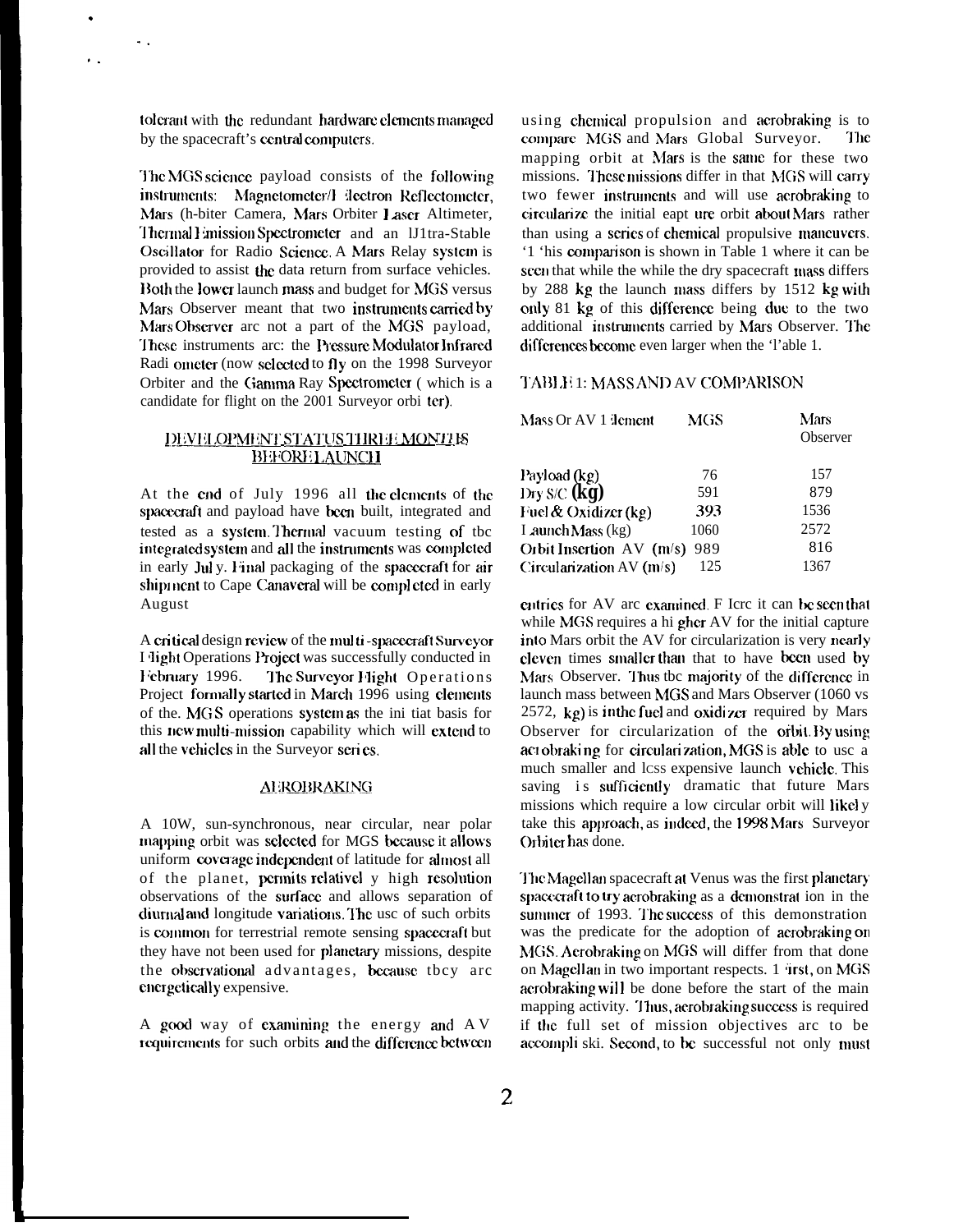the acrobraking procedure result in a circularization of the orbit at the proper altitude but it must be accomplished such that the local time at sunward equator crossing is withina few minutes of 2:00 PM with respect to the mean sum This latter constraint, which is essential if the complete science objectives of all the experiments arc to be possible, requires that acrobraking proceed in a deliberate manner without significant interruption, If a delay in acrobraking occurs in the early phases, the motion of Mars around the sun will cause the orbit plane to move closer to the sun-Mars line resulting in a local time at sunward equator crossing that is nearer to noon than  $2:00$  PM. These two factors make acrobraking the most challenging clement of the MGS Mission.

The MGS spacecraft has been designed to meet the acrobraking requirements, including the local time constraint, with margin for any day within the twenty

day launch period. I or the drag portion of each periapsis passage the solar arrays are canted back from the direction of flow to create a dynamically stable configuration with the center of pressure behind the center of mass of the spacecraft. The design has a margin of 90% with respect to unexpected than.gcs in atmospheric mass density at periapsis. This means that the spacecraft can tolerate an unpredicted change of  $90\%$ in the pcriapsis density without exceeding the heating constraint of  $0.76 \text{ w/m}^2$ . This level of margin substantially cxceeds the level of density fluctuations cxjwienccd in the hundreds of pcriapsis passage during Magellan acrobraking. I lowever, the region where aerobraking will occur on Mars (115  $\pm$  15 km) has not been well characterized on any planet and the additional mal gi n is prudent.

As shown in the MGS Mission timeline of Figure 1, the historical record of global dust storms indicates such

*Figure 1: MGS Mission Timeline* 

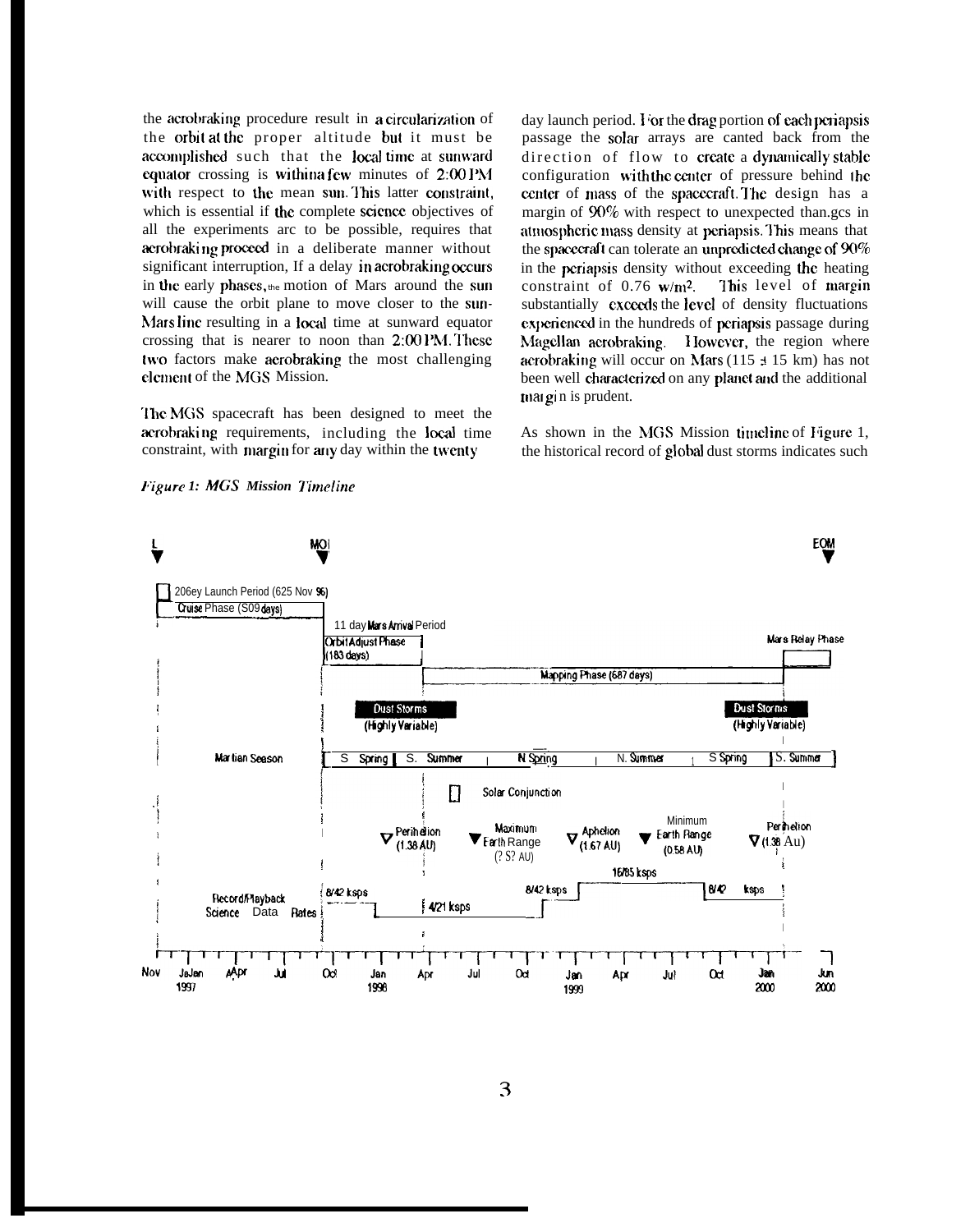global storms can occur during the acrobraking orbital adjustment phase of the mission. It is not the dust itself which is a concern, since there is no evidence that it reaches an ywhere near the attitudes at which acrobraking will oczur, but the increase in density at the acrobraking altitude associated with the expansion of the atmosphere due to the heating the dust induces. Examination of the record of atmospheric temperature changes during the two global dust storms in 1977 observed from the Viking orbiters provides examples of rapid increases in atmospheric temperature associated with global storm development. Modelling of these

.

temperature increases including the use of the Mars global circulation model at the NASA Ames research Center indicates that the **density** at **acrobraking** attitudes could increase by as much as a factor of ten in a time as short as two days following the start of a major storm. The circulation model results also indicate that for a storm that originates in the southern hemi sphere on Mars, which has been tbc historical pattern, the temperature in the atmosphere of the northern hcmisphere will start to increase before the dust itself crosses the equator and move-s into that hemisphere. 'Ibis is of importance for MGS as the periapsis latitude is in the northern hemi sphere at the beginning of acrobraking and remains in that hemisphere for a major portion of the acrobraking time period.

Since the acrobraking altitude is selected based on the anticipated atmospheric densit y at that attitude the occurrence of a globat dust storm nccessi tatcs moving pcriapsis [o higher attitude as the storm builds but dots not neccssaril y interrupt aerobraking. Anticipating this possible density change will be accomplished using the spacecraft i tscl f, some of the MGS science instruments tcrrestrial bawd measurements and measurements from the 1 'athfinder vehicle on the surface of Mars. 1 loppler tracking of the spacecraft will be nearly continuous during the acrobraking time period and the orbit dctermination process will provide an estimate of the periapsis atmospheric densit y each orbit, The spacecraft accel erometers may also he able to provide density estin iates based on the drag induced acceleration imparted to the spacecraft, Images from the Mars Orbiter Camera will be used to examine the planet for cvidence of dust storm activity. Spectral measurements from the Thermal Ite is significant Spectrometer will be usc to monitor the atmospheric temperat arc. The spacecraft infrared bawd horizon sensor will also be used to track the time history of atmospheric temperature. From earth, passive microwave measurements of Mars will be

conducted from which the trend of atmospheric temperature with time can be derived. The Pathfinder lander will have been on the surface of Mars for five months at the start of MGS acrobraking and the history it can provide of atmospheric opacity and surface pressure will be very valuable in providing an indication of increased dust activity. These many sources of information on the Mars atmosphere will be used in a structured decision process to make judgements about the near term behavior of the atmosphere and the magnitude and direction of small propulsive maneuvers which are used throughout the acrobraking time period to adjust the periapsis altitude.

The four and onc half months of the acrobraking time pc1 iod have been divided into three sub-phases called walk-in, main and walk-out. In the walk-in phase the orbit periapsis is lowered from the capture orbit altitude of a little over .300 km to the attitude at which acrobraking will occur through a series of four or five propulsive maneuvers as shown in the example contained in Figure 2. The spacecraft will remain at the acrobraking at ti tudc during the main phase for the next three months as the apoapsis altitude is slowly lowered from 57,000 km to about 2000 km and the orbital period is reduced under 3 hours. The fluctuations which can be seen in periapsis attitude in Figure 2 are not the result of time variation in the atmospheric model used but result from variations in the gravity field of Mars. The final three weeks of aerobraking further reduce the apoapsis attitude to 4.S0 km while slowly increasing the pcriapsis altitude and the descending orbit node location will have rotated from its initial position near 5:45 PM to ncady 2:00 PM. At this point aerobraking is terminated with a maneuver which raises periapsis out of the region of significant drag. I collowing the completion of aerobraking, Mars gravity calibration measurements arc conducted, final mapping orbit adjustments arc made and the spacecraft and instruments are prepared for the start of mapping which will begin in March 1998. Mapping wilt continue for a full Mars year ( $687$  days) and be followed by a six month Mars relay mission.

#### MARS REL AY ACTIVITY

The MGS spacecraft carries the Mars Relay system provided to NASA by the Irench Centre Nationale d'] itude Spatiales. This system will first be used to return data from the Russian '96 lander in the first fcw ot hi ts after the MGSMars orbit insertion. In order for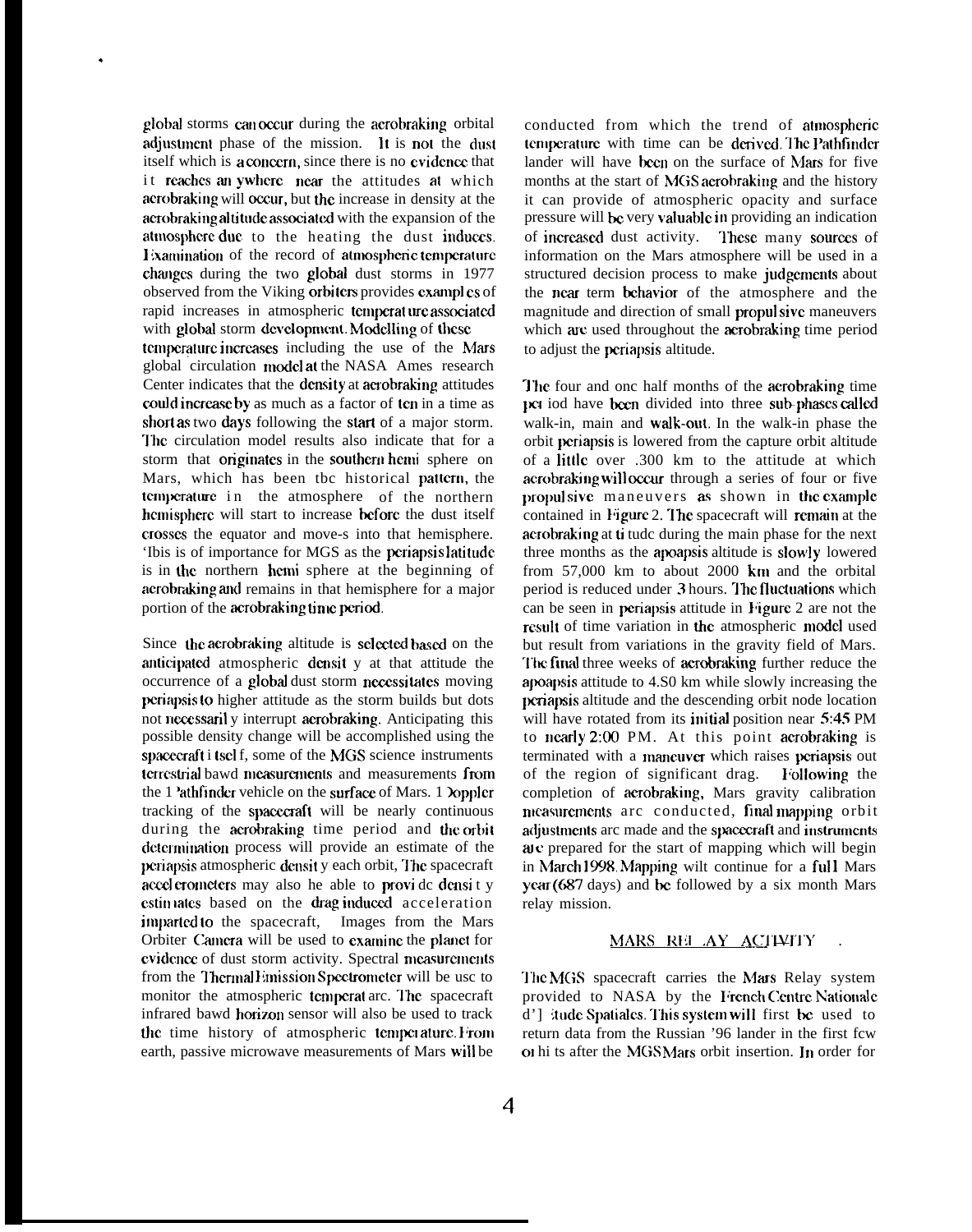the MGS orbiter to pass over this lander it may be necessary 10 usc one of the early MGS cruise trajectory correction maneuvers to adjust the MGS arrival time at Mars. A decision on such adjustment will be made following the launch of MGS. The Mars Relay will also be used to support the return of '96 lander data during the MGS mapping mission. The possibility of providing some relay capability during the MGS acrobraking time period is currently being examined.

Figure 2: Periapsis Altitude Versus Time From Mars Orbit Insertion For The Open And Close Of The Launch Period.

#### MARS SURVEYOR OPERATIONS PROJECT

One of the challenges of the Surveyor Program is to conduct spacecraft system testing, spacecraft flight operations, science instrument operations, navigation, data processing and archiving for multiple spacecraft within an operations budget appreciabl y smaller that planned for Mars Observer atone. This challenge is being met through the development of the Mars Surveyor Operations Project which will service all the



Following the end of the MGS mapping mission there will be a further period of spacecraft operation which will allow tbc Mars Relay to be used to return data from two small probes the NASA New Millennium Program will send to Mars with the Surveyor 1998 mission. in addition the Mars Relay will serve as a backup to the relay carricd by the 1998 Surveyor orbit er for use with the 1998 high southern latitude lander.

Surveyor missions. In this project the operations activity will be distributed with science instrument opt] ations conducted from the investigator's home institution, spacecraft health and welfare operations at the location of the Project's industrial partner, and mission planing, sequencing, and navigation from the Jet Propulsion 1 Amatory.

'J he initial core of this operations project was taken from the MGS operations effort which i tself was derived